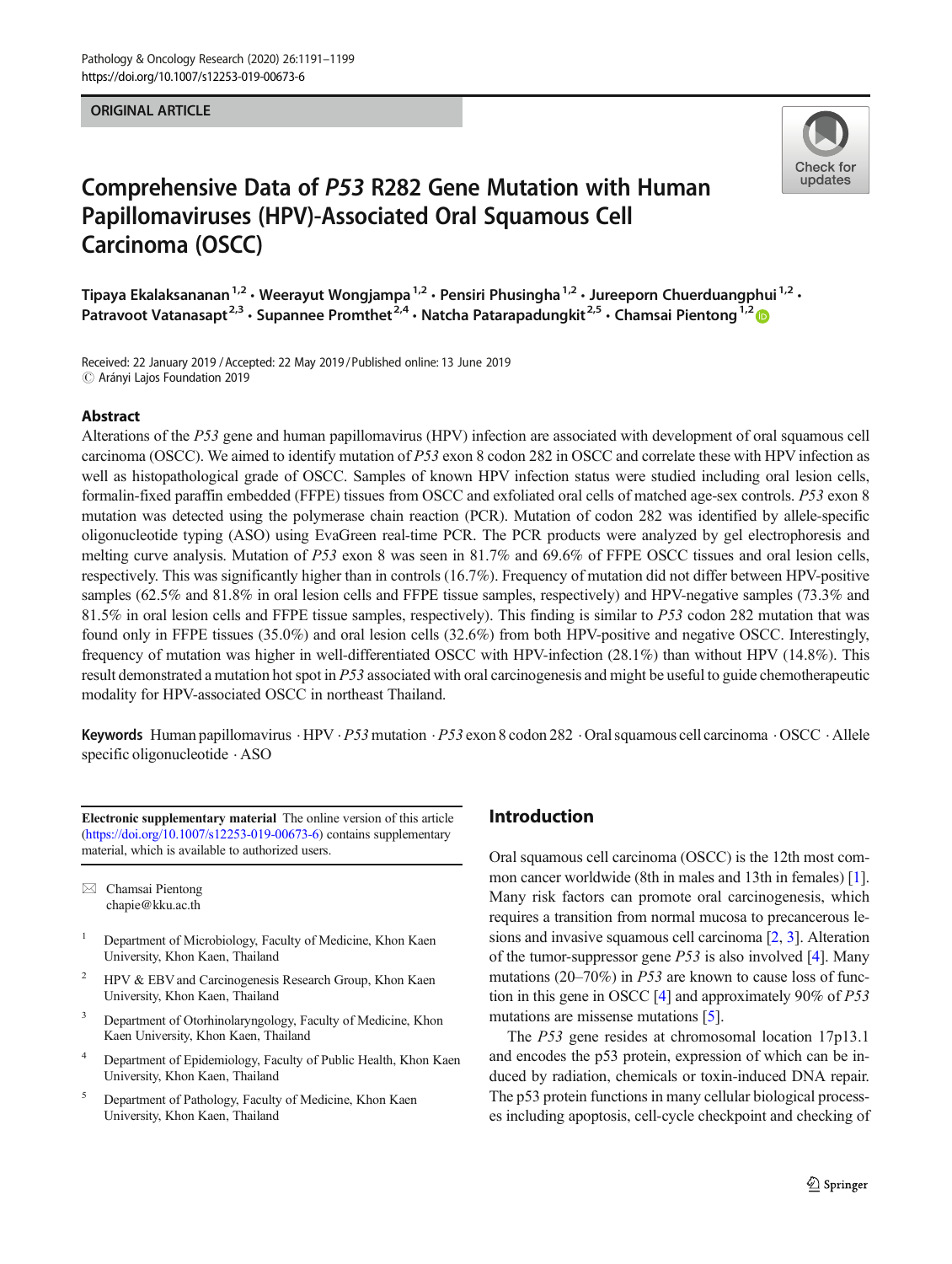DNA integrity before starting cell division [[6\]](#page-7-0). Mutation of P53 causes loss of wild-type function and accounts for 62.1– 92.0% of somatic mutation in various cancers [\[7\]](#page-7-0). In addition, mutations within the DNA-binding domain at hot-spot codons R175, G245, R248, R249, R273 and R282 can lead to gain of novel oncogenic functions (GOF) [\[8\]](#page-7-0).

Human papillomavirus (HPV) infection is an independent risk factor for OSCC. Viral gene products can inactivate many tumor-suppressor proteins, particularly p53, via HPV E6 mediated proteolytic degradation. Many studies have demonstrated that P53 mutation is rarely or not correlated with HPVassociated cancers including cervical, esophageal and prostate cancers  $[9-11]$  $[9-11]$  $[9-11]$  $[9-11]$ . Recently, there have been reports of P53 mutations in HPV16 E6/E7-immortalized oral epithelial cells at passage 136 compared with HPV-negative normal oral cells [\[12\]](#page-7-0). P53 mutation was also found in association with HPV33 infection in human primary carcinoma of the cervix and cervical intraepithelial neoplasia [[13](#page-7-0)]. These findings may indicate that HPV infection can inactivate p53 protein function not only by degradation, but also by causing P53 mutation. Many studies have reported a relationship between P53 mutation and HPV-associated OSCC. However, information about the situation in northeast Thailand is still limited. The population of this region has unique behaviors and risk factors and there has been an increasing prevalence of HPV in OSCC cases from 10% in 2005 to 58% in 2010 [[14\]](#page-7-0).

The main exons of *P53* in which mutations occur vary according to geography. For example, exon 6 is the most common exon exhibiting mutations in American OSCC patients (9.3%) [\[15\]](#page-7-0). However, mutations in exon 8 predominate among oral submucous fibrosis or OSCC patients in Sri Lankan (28.6%), German  $(11.7%)$  and Swedish  $(36.3%)$  patients  $[16–18]$  $[16–18]$  $[16–18]$  $[16–18]$  $[16–18]$ . Interestingly, shorter survival was typical for patients bearing a mutation in P53 exon 8 codon 282. This mutation also significantly upregulated drug-metabolizing enzymes, including the CYP3A4 cytochrome P450, and subsequently drove resistance to several chemotherapeutic drugs [\[8\]](#page-7-0).

As mentioned above, P53 exon 8 mutations are associated with HPV infection [\[12](#page-7-0), [13](#page-7-0)]. However, it is debated whether P53 mutation pays a role in HPV-associated OSCC and there has been no previous investigation of P53 codon 282 in association with OSCC. This study is the first in northeast Thailand to investigate P53 mutation exon 8, especially codon 282, in OSCC and to evaluate relationships between this and HPV status as well as histopathological grade of OSCC.

## Materials and Methods

## Clinical and Biological Specimens

Exfoliated oral cells from the buccal mucosa of age/sex matched controls (30 individuals) and oral lesion cells (46 samples) of OSCC cases (16 HPV-positive cases and 30 HPV-negative cases) were collected as part of a hospitalbased case-control study conducted in northeastern Thailand. Formalin-fixed paraffin-embedded (FFPE) tissues of OSCC patients (60 cases) were also studied. These 60 cases had been diagnosed using histopathology at hospitals in Khon Kaen Province between 2005 and 2010 and comprised of 33 HPVpositive and 27 HPV-negative cases. Mutations in p53, exon 8, codon 282 were investigated among the three sample groups. This study was approved by the Khon Kaen University Ethics Committee in Human Research (no. HE561407 and no. HE 581211).

# Preparation of DNA Samples from Exfoliated Cells and Oral Lesion Cells

Each cell pellet was collected and washed by centrifugation at 1,500 rpm for 5 min. Genomic DNA was isolated using Gentra Puregene DNA extraction kit (Qiagen, Hilden, Germany) according the manufacture's guidelines. Cells were lysed by addition of 300 μl of cell lysis solution and the tube was incubated at 65 °C for 1 h. RNAwas removed by addition of 1.5 μl RNase A and then incubated at 37 °C for 15 min. Protein was eliminated using protein precipitation solution and then the tube was centrifuged at 13,000 xg for 3 min. The DNA pellet was precipitated by isopropanol and the tube subsequently centrifuged at 13,000 xg for 5 min, and the pellet washed with 70% ethanol. Dried DNA was dissolved with DNA hydration solution.

#### Preparation of DNA from FFPE Tissue

Five or six sections  $(5 \mu m)$  thickness) cut from each FFPE sample were used for DNA extraction. The sections were deparaffinized and rehydrated by immersion in xylene and 100%, 95% and 70% ethanol, sequentially. QIAamp® DNA Mini Spin Column Kits (Qiagen, Hilden, Germany) were used to extract genomic DNA from FFPE samples as described by the manufacturer. Briefly, cells were lysed by adding 180 μl of Buffer ATL and 20 μl of 20 mg/ml proteinase K and incubated overnight at 56 °C. RNA and protein were removed by addition of 4 μl of 100 mg/ml RNase A and 200 μl Buffer AL, respectively. DNA was pelleted by addition of 200 μl ethanol followed by vortexing. The mixture was carefully transferred into a QIAamp Mini spin column and then centrifuged at 6,000 xg for 1 min. DNA was washed with Buffers AW1 and AW2, sequentially. Dried DNA was eluted from the column by addition of 100 μl Buffer AE.

#### Qualitative Check of the Extracted DNA

Integrity of all DNA samples was checked by NanoDrop 2000 (Thermo Scientific, Rockford, IL, USA) and confirmed by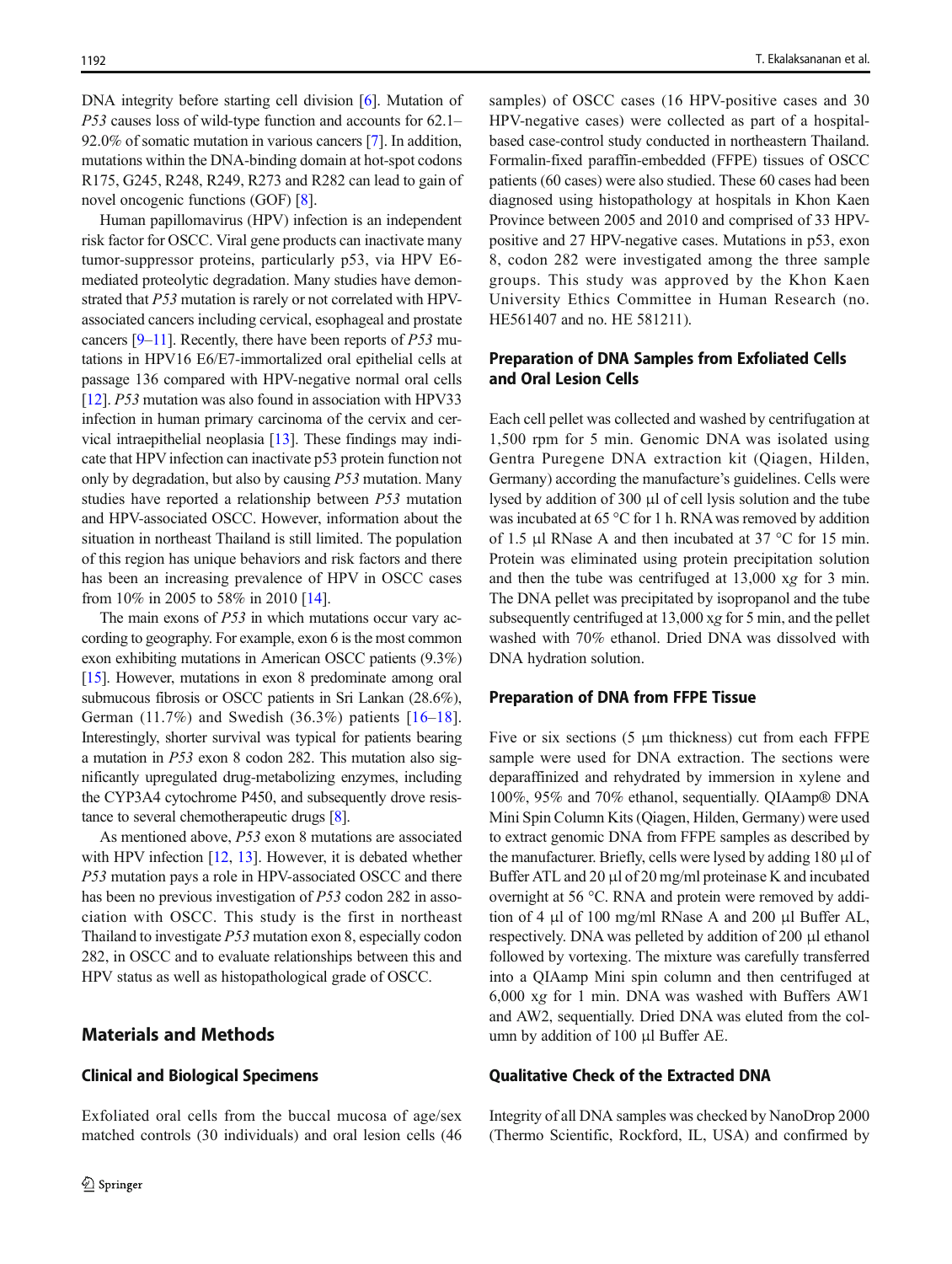amplification of a housekeeping human gene, beta actin (βactin), using specific primers: 5′-TCACCCACACTGTG CCCATCTACGA-3′ and 5′-CAGCGGAACCGCTC ATTGCCAATGG-3′ [[19\]](#page-7-0). The amplification reaction was performed in 25 μl containing 1x PCR buffer, 10 mM of deoxynucleotide triphosphates (dNTP), 2 mM  $MgCl<sub>2</sub>$ , 10 mM of forward and reverse primer, DNA template (20– 100 ng) and 0.25 units of Taq DNA polymerase. The PCR reaction used the following program: initial denaturing at 95 °C for 5 min, then 40 cycles consisting of denaturation at 95 °C for 1 min, annealing at 55 °C for 1 min and extension at 72 °C for 1 min, and a final extension at 72 °C for 10 min. Amplification products were separated by 1.5% agarose gel electrophoresis, followed by staining with ethidium bromide, and visualized under an ultraviolet transilluminator.

#### Detection of P53 Gene Exon 8 by PCR Analysis

Total DNA from all samples were used to detect P53 gene exon 8 status by PCR. A total reaction volume of 25 μl PCR master mix containing 1x PCR buffer, 1 mM of dNTPs, 2.5 mM  $MgCl<sub>2</sub>$ , DNA sample (20–50 ng), 0.25 units Taq DNA polymerase (Invitrogen) and 10 mM of P53 exon 8 forward and reverse primers; Exon 8 forward; 5′-AGTG GTAATCTACTGGGACGG-3′, Exon 8 reverse; 5′-ACCT CGCTTAGTGCTCCCTG-3′. The PCR reaction started with initial denaturation at 95 °C for 5 min. This was followed by 40 cycles consisting of: denaturation at 95 °C for 1 min, annealing at 58 °C for 1 min, extension at 72 °C for 30 s and a final extension at 72 °C for 4 min. The PCR products (134 bp) were electrophoresed in 2% agarose gels and stained with ethidium bromide. Separated bands were visualized under an ultraviolet transilluminator. SiHa (wild-type P53) and C33A (mutant  $P53$  codon 273) were used as control  $[20, 21]$  $[20, 21]$  $[20, 21]$  $[20, 21]$  $[20, 21]$ .

# The Status of P53 Gene Exon 8 Codon 282 Assessed by Allele-Specific Oligonucleotide (ASO) Real-Time PCR Analysis

DNA from P53 exon 8-positive samples was used to determine the status of P53 (wild type or mutant) at exon 8 codon 282 using ASO-RT-PCR. In this technique, primers are designed with 3′ end matches complementary to either wild-type or mutant sequence. The primer can be extended or not by the DNA polymerase depending on which alternative single base is present in the target sequence. Therefore, only target DNA complementary to the 3′ end of the primer will be amplified.

The ASO-RT-PCR specific for P53 exon 8 codon 282 was performed in a total reaction volume of 20 μl containing 10 μl of EvaGreen (SsoFast™ EvaGreen® Supermix, Biorad Laboratories Inc., Hercules, CA, USA), 0.3 μl forward primer, 0.3 μl reverse primer, 7.4 μl of distilled water and 50–100 ng of DNA template. Primers used were as follows; P53WT

forward primer; 5′-CTTGTCCTGGGAGAGACC-3′ for P53 wild type, P53MU forward primer; 5'-CTTG TCCTGGGAGAGACT-3′ for the R282W P53 mutation in exon  $8$  (C  $>$  T) and P53 reverse (common) primer; 5'-GAGC TGGTGTTGTTGGGC-3′ for both P53 wild type and mutants [\[22](#page-7-0)]. Amplification was performed in duplicate (differing in which forward primer was used) at a final volume of 20 μl/ well in a 96-well PCR plate using the LightCycler 480 realtime PCR instrument (Roche Diagnostics, Indianapolis, IN, USA). The reaction was subjected to enzyme activation at 98 °C for 2 min, followed by 40 cycles of denaturation at 98 °C for 5 s, annealing at 58 °C (wild type) or 55 °C (mutant) for 20 s, extension at 72 °C for 20 s and melting curve analysis at 65–95 °C for 5 s/step. Total DNA derived from SiHa cells was used as control for P53 wild type and DNA derived from C33A was used similarly for P53 mutation. A negative control was included in each experiment to ensure reproducible results. The RT-PCR products were visualized under a UV-transilluminator with ethidium bromide on a 2% agarose gel.

#### Statistical Analysis

The proportion of mutations in P53 exon 8 codon 282 in OSCC oral lesion cells and FFPE tissues was compared to controls using binary logistic and multinomial logistic regression using SPSS 13.0 for Windows (SPSS Inc., Chicago, USA) and Prism 5 for Windows (GraphPad Software Inc., San Diego, CA, USA).

## Results

## Detection of P53 Gene Mutation at Exon 8

The P53 gene status at exon 8 was evaluated in exfoliated cells from controls (30 samples) and OSCC patients which consisted of oral lesion cells (46 samples) and FFPE OSCC tissues (60 samples). Frequency of mutation at exon 8 was 69.6% (32/46) in OSCC oral lesion cells, significantly higher than in exfoliated cells from controls  $(16.7\%$ , 5/30) as shown in Table [1.](#page-3-0) These 5 control samples with P53 gene mutation at exon 8 had risk factors including exposure with smoking, betel quid chewing and/or alcohol consumption as previously described [[23\]](#page-7-0). In addition, a high frequency (81.7%, 49/60) of mutations was also found in FFPE oral tissues. Correspondingly, wild-type p53 was infrequent in OSCC samples but frequent in exfoliated cells from controls. These results demonstrated that mutation of P53 exon 8 was common in OSCC cases in northeast Thailand.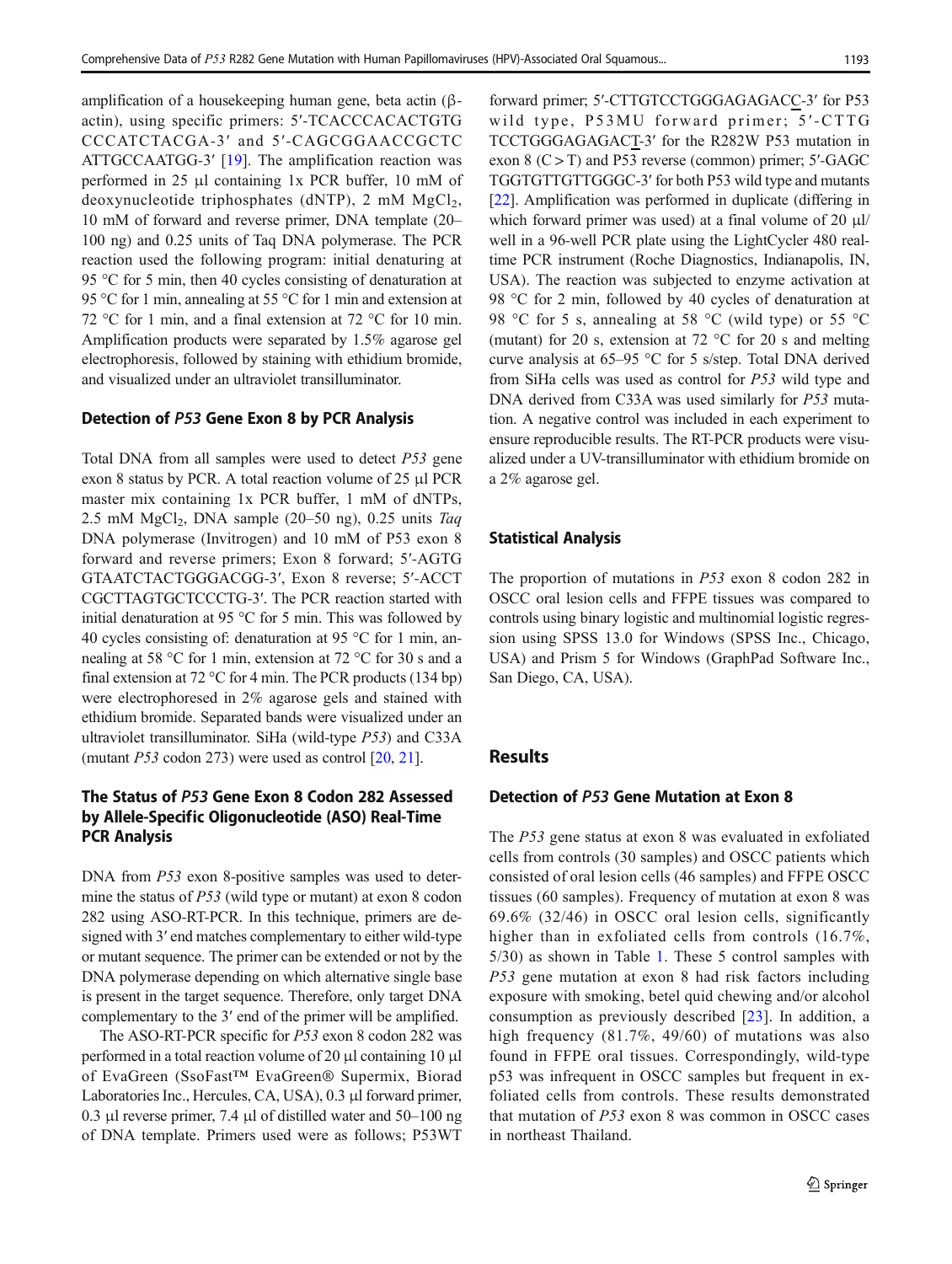#### <span id="page-3-0"></span>Table 1 Mutation of P53 exon 8 in OSCC samples and in controls

|                                             | P53 exon 8 mutation | Wild type     | $P$ value    | Odds   | 95% CI       |
|---------------------------------------------|---------------------|---------------|--------------|--------|--------------|
| Controls                                    |                     |               |              |        |              |
| Exfoliated cells $(n = 30 \text{ samples})$ | 5(16.7%)            | $25(83.3\%)$  | Ref.         | Ref.   | Ref.         |
| OSCC                                        |                     |               |              |        |              |
| Oral lesion cells ( $n = 46$ samples)       | $32(69.6\%)$        | $14(30.4\%)$  | ${}_{0.001}$ | 11.429 | 3.628-35.998 |
| FFPE tissue $(n = 60)$                      | 49 (81.7%)          | 11 $(18.3\%)$ | < 0.001      | 22.273 | 6.970-71.170 |

OSCC samples were divided into two groups, oral lesion cells and FFPE tissue samples

## Detection of P53 Exon 8 Mutation in HPV-Positive and -Negative OSCC Samples

P53 exon 8 mutation was investigated in HPV-positive and -negative OSCC samples. Mutations were present in 62.5% (10/16) and 81.8% (27/33) of HPV-positive oral lesion cells and FFPE tissues, respectively. The proportion of samples exhibiting mutation did not differ significantly between HPV-positive and -negative cases (Table 2). This applied both to oral lesion cells and FFPE tissues. This result demonstrated that the proportion of mutation of P53 exon 8 in HPV-positive was not different from negative OSCC.

#### P53 Gene Status in Exon 8 Codon 282 in OSCC

Frequent missense mutations of the P53 gene in human cancer have been reported. These occur in DNA-binding domains at residues R175, G245, R248, R249, R273 and R282. In this study, aberrant codon 282 in exon 8 was investigated by ASO RT-PCR using EvaGreen fluorescent dye. Real-time PCR amplification signals were obtained, and melting peaks were detected for wild type (Tm =  $84^{\circ}$ C) and mutant type (Tm = 81 °C) (Fig. [1a and b\)](#page-4-0). The ASO RT-PCR products were run on a 2% agarose gel and visualized under a UV light with ethidium bromide. The products had a band size of 207 base pair as shown in Fig. [1c.](#page-4-0)

Mutation of P53 exon 8 codon 282 was frequently found in OSCC patients including 32.6% (15 of 46 cases) in oral lesion cells and 35% (21 of 60 cases) in FFPE tissue samples but was absent in controls. This mutation was significantly associated with OSCC (odds = 1.484,  $95\%$  CI = 1.214–1.814 and  $P < 0.001$  in oral lesion cells and odds = 1.538, 95% CI = 1.278–1.8 and  $P < 0.001$  in FFPE OSCC tissues) as shown in Table [3](#page-5-0). This result demonstrated that mutation of P53 at codon 282 might play an important role of oral carcinogenesis in northeast Thailand.

# Mutation of P53 Exon 8 Codon 282 in HPV-Positive and -Negative OSCC

A relationship between mutation of P53 exon 8 codon 282 and HPV in OSCC has never been reported. Table [4](#page-5-0) shows no significant relationship between HPV infection and mutation, either in oral lesion cells or FFPE tissues. This information may indicate that HPV infection may not strongly affect frequency of P53 codon 282 mutation in OSCC.

# Mutation of P53 Exon 8 Codon 282 in OSCC Tumors of Different Histopathological Grades

It is well known that patients with well-differentiated OSCC have the best prognosis, relative to those with moderately and poorly differentiated tumors [[24,](#page-7-0) [25\]](#page-8-0). HPV infection is

Table 2 Mutation frequencies of P53 exon 8 in HPV-positive and negative OSCC samples

| Sample                                           |                      | <i>P53</i> exon 8 mutation, $n$ (%) |       | Odds  | $95\%$ CI       |
|--------------------------------------------------|----------------------|-------------------------------------|-------|-------|-----------------|
|                                                  | Positive             | Negative                            |       |       |                 |
| Oral lesion cells, $n = 46$                      |                      |                                     |       |       |                 |
| HPV-positive, $n = 16$<br>HPV-negative, $n = 30$ | 10(62.5)<br>22(73.3) | 6(37.5)<br>8(26.7)                  | 0.447 | 0.606 | $0.166 - 2.215$ |
| FFPE tissues, $n = 60$                           |                      |                                     |       |       |                 |
| HPV-positive, $n = 33$<br>HPV-negative, $n = 27$ | 27(81.8)<br>22(81.5) | 6(18.2)<br>5(18.5)                  | 0.973 | 1.023 | $0.275 - 3.804$ |

95% CI indicates 95% confident intervals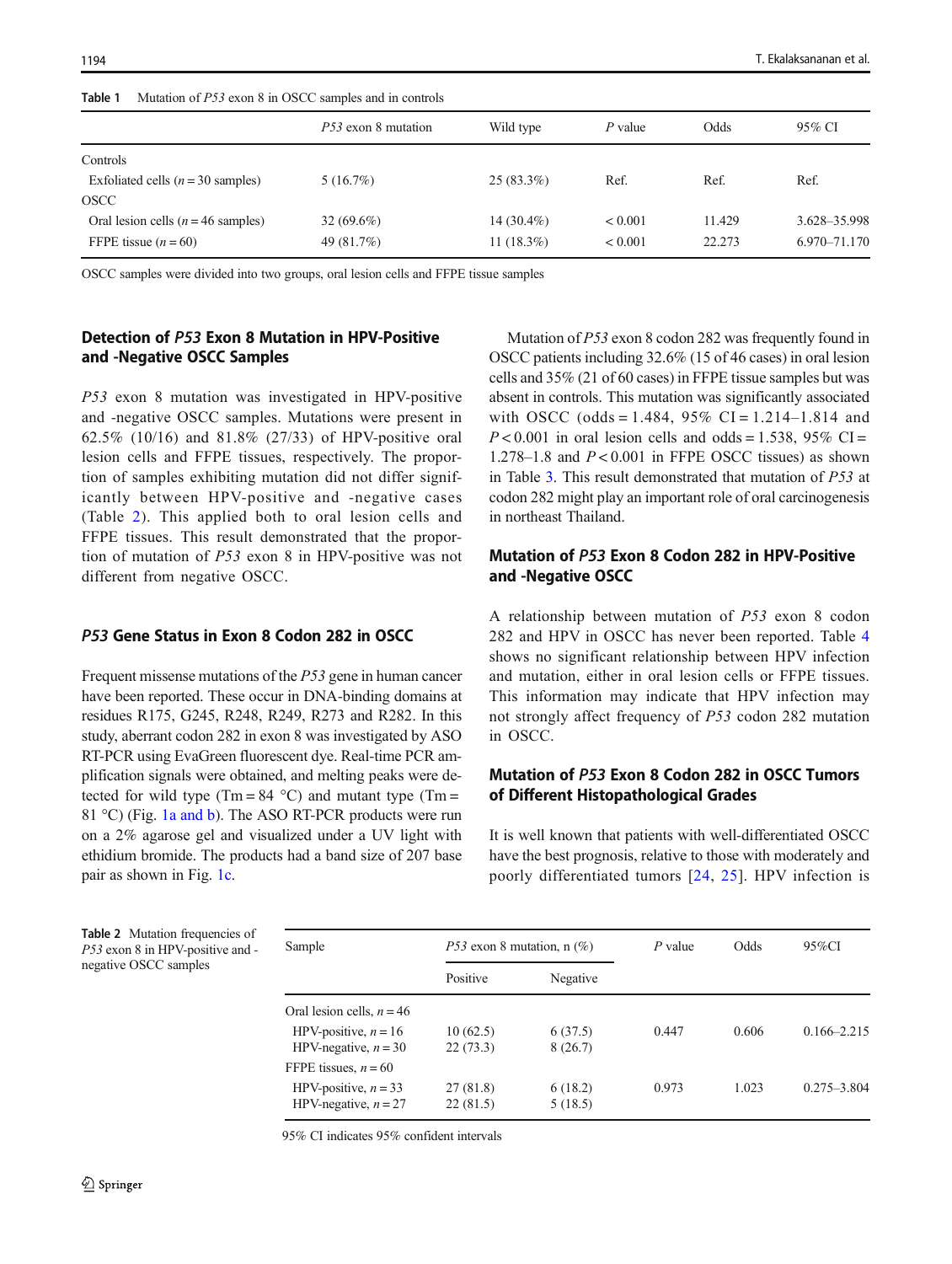<span id="page-4-0"></span>

Fig. 1 Representative traces showing ASO RT-PCR melting peaks for PCR products including P53 exon 8 codon 282 derived from control, oral lesion cells and FFPE OSCC samples. The melting peak of wild type (Tm = 84 °C) (a) is shown in the left panel and that of the mutant (Tm = 81 °C) (b) is shown in the right panel. Gel electrophoresis of ASO RT-PCR products of exon 8 codon 282 (207 bp) was separated by 2% agarose electrophoresis among control, lesion cells and FFPE OSCC samples. The left and right panels represent the PCR product from P53 codon 282 wild type (WT) and mutant (MT), respectively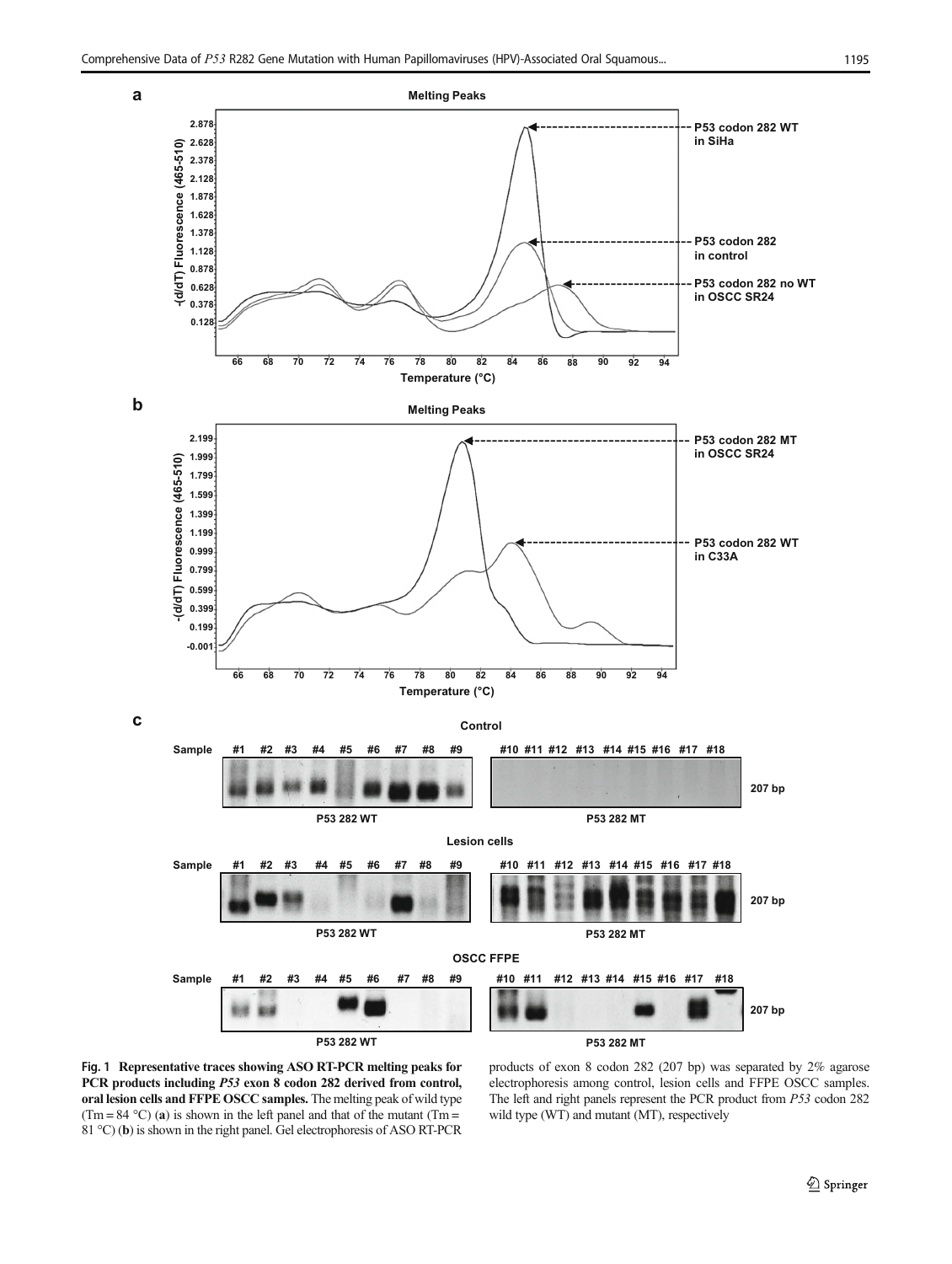<span id="page-5-0"></span>Table 3 P53 exon 8 codon 282 mutation status

| Sample                                    | <i>P53</i> mutation present in exon 8 codon 282 | $P$ value    | Odds  | 95% CI          |
|-------------------------------------------|-------------------------------------------------|--------------|-------|-----------------|
| Control                                   |                                                 |              |       |                 |
| Exfoliated cells from controls $(n = 30)$ | $0(0\%)$                                        | Ref.         | Ref.  | Ref.            |
| <b>OSCC</b>                               |                                                 |              |       |                 |
| Oral lesion cells $(n = 46)$              | $15(32.6\%)$                                    | ${}_{0.001}$ | 1.484 | $1.214 - 1.814$ |
| FFPE tissues $(n = 60)$                   | $21(35.0\%)$                                    | ${}_{0.001}$ | 1.538 | 1.278-1.852     |

Table 4 Prevalence of P53 exon 8 codon 282 mutation in HPVpositive and -negative OSCC cases

| Sample                       | P53 mutation in exon 8<br>$P_{53}$ exon 8 codon 282 | $P$ value | Odds  | 95% CI          |
|------------------------------|-----------------------------------------------------|-----------|-------|-----------------|
| Oral lesion cells $(n = 46)$ | $15(32.6\%)$                                        |           |       |                 |
| HPV-negative $(n = 30)$      | 11(36.7)                                            |           |       |                 |
| HPV-positive $(n = 16)$      | 4(25)                                               | 0.424     | 0.576 | $0.149 - 2.229$ |
| FFPE tissues $(n = 60)$      | $21(35.0\%)$                                        |           |       |                 |
| HPV-negative $(n = 27)$      | 8(29.6)                                             |           |       |                 |
| HPV-positive $(n = 33)$      | 13 (39.4)                                           | 0.431     | 1.544 | $0.523 - 4.553$ |

associated with well-differentiated OSCC [[26](#page-8-0)]. Mutation of P53 exon 8 codon 282 is significantly associated with poor prognosis in various cancers, but this has not been reported in OSCC [\[8\]](#page-7-0). In this study, frequency of this mutation was not significantly different between well differentiated (38.9%) and moderately/poorly differentiated OSCC (30.4%) as shown in Supplementary Table 1.

# Mutation of P53 Codon 282 in Relation to Histopathological Grades and HPV Infection Status

In our study, HPV was more commonly detected in welldifferentiated (58.3%) than moderately/poorly differentiated OSCC tissues (52.2%) (Supplementary Table 2). The mutation in P53 codon 282 was correlated with tumor histopathological classification and HPV status as shown in Fig. 2. Nine out of 32 (28.1%) HPV-positive cases exhibited the P53 mutation in well-differentiated OSCC, whereas only 4/27 (14.8%) HPVnegative cases carried this mutation. In moderately/poorly differentiated HPV-positive OSCC, 4/32 (12.5%) cases exhibited the mutation: for HPV-negative cases, the same percentage and number (14.8%, 4/27) carried the mutation. The P53 codon 282 mutation was most frequent in well-differentiated HPVpositive OSCC.

## **Discussion**

Fig. 2 Percentage of HPV-50

This is the first study of frequencies of mutation of P53 exon 8 codon 282 in OSCC patients in relation to HPV infection and

positive and -negative OSCC samples in relation to P53 codon 282 mutation and histopathological grade. The concurrent detection of P53 mutation codon 282 status with histopathological classification was investigated between HPVpositive  $(n = 32)$  and negative  $(n = 27)$  samples

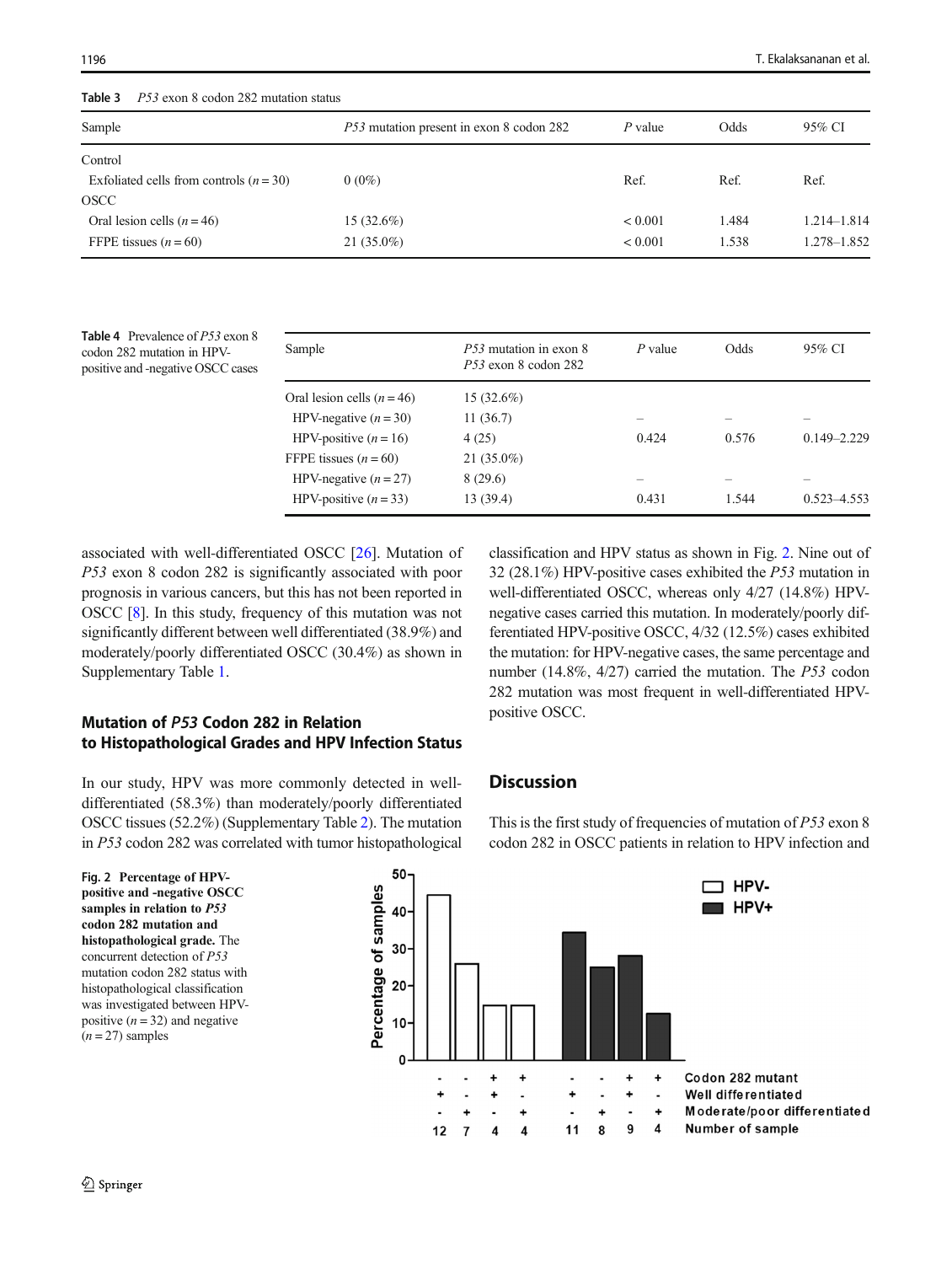tumor histopathological grade. We found a high prevalence of this mutation (69.6–81.7%) among northeastern Thai OSCC patients. Mutations at this hot-spot range from frequencies of 11.7% to 66.7% among OSCC patients worldwide [\[16](#page-7-0)–[18,](#page-7-0) [27\]](#page-8-0). Mutational frequencies in other exons vary. For instance, mutations were most common in  $P53$  exons 5 (40%) and 6 (40%) in non-smoking American OSCC patients [\[28](#page-8-0)]. Mutations in exon 5 were detected in 47.6% of Southern Thai OSCC patients with a history of smoking and alcohol drinking followed by betel quid chewing combined with smokeless tobacco (30%) and betel quid alone (20%) [[29](#page-8-0)]. Mutations in P53 exon 8 were found in 66.7% of Taiwanese OSCC patients. All of the patients exhibiting mutations were smokers, and 50% used betel quid [[27](#page-8-0)].

The mutant of the P53 gene that we studied (R282W) results in an arginine being replaced by a tryptophan at codon 282. This codon is located at the binding surface to Bcl-XL. It is highly associated with shorter survival periods and confers GOF effects including inhibition of pro-apoptotic transcription and regulation of non-coding RNA, and is a promising biomarker for cancer prognosis [[30](#page-8-0)]. This hot spot was the most frequent site of mutation in Indian non-small cell lung cancer [\[22\]](#page-7-0). In OSCC, the reported prevalence of codon 282 mutation is low, 1.1%, 2.2% and 4% in German, Taiwanese and Swedish patients, respectively [\[17](#page-7-0), [18,](#page-7-0) [31\]](#page-8-0). By contrast, we found this mutant in 32.6% and 35.0% of oral lesion cells and FFPE tissues from OSCC samples, respectively. Moreover, we found the mutation of P53 exon 8 in 5 samples from exfoliated cells in controls and all of these had history of exposure to smoking, alcohol drinking and/or betel quid chewing. These risk factors are associated with increased the incidence of P53 mutation in OSCC [[32](#page-8-0)–[34](#page-8-0)]. Interestingly, deletions between codons 287 and 292 of exon 8 of the P53 gene were significantly associated with female Swedish OSCC patients [\[17\]](#page-7-0). However, we found no gender bias among Thai patients (data not shown). These various results may be due to differences in techniques used, unique behaviors of different ethnic groups, geography, number of samples, type of samples, etc.

HPV has been found in over 90% of cervical cancer samples, but P53 mutation is apparently very rare [[35\]](#page-8-0). An inverse association between the presence of P53 mutations and HPV16 infection in tissue specimens from OSCC cases has been found in various countries (Italy, Spain, Northern Ireland, Poland, India, Cuba, Canada, Australia and the Sudan); unsurprisingly, *P53* mutation was found more frequently in OSCC samples from smokers than from non-smokers [[33,](#page-8-0) [36](#page-8-0)]. On the other hand, expression of HPV16 and 18 E6/E7 (i.e. HPV infection) was significantly associated with *P53* gene mutation in Southern Japanese OSCC cases: 30.4% had HPV infection and this mutation [[37\]](#page-8-0). We found that the frequency of the P53 exon 8 mutation (62.5% and 81.8%) in HPV-positive OSCC oral lesion cells and FFPE tissues did not differ from HPV-negative samples (73.3 and 81.5%), respectively. This might suggest that mutation of P53 exon 8 is not directly associated with HPV infection in this region. In this study, we also report for the first time that the proportion of codon 282 mutations (25% and 39.4%) in HPVpositive samples is similar to that in HPV-negative samples (36.7% and 29.6%) (Table [4](#page-5-0)). This mutation might be induced by the processes of carcinogenesis that may be involved in the exposure to risk factors including smoking, alcohol consumption and particularly betel quid chewing, which is the main risk factor in our region. Oda et al., demonstrated that recombinant retrovirus containing HPV16 E6/E7-transduced normal human oral epithelial cells were immortalized and consequently found P53 exon 8 codon 273 mutation at passage 136, but not in normal oral epithelial cells, which suggested that HPV16 may be capable of inactivating the P53 gene by causing it to mutate [[12](#page-7-0)].

The P53 mutation was significantly associated with poorly differentiated OSCC in USA and India [[28,](#page-8-0) [38\]](#page-8-0). Conversely, HPV-associated OSCC was correlated with the welldifferentiated grade in many regions including northeastern Thailand [\[19](#page-7-0)]. Consistent with our findings, P53 exon 8 mutation in Southern Thai OSCC patients was mostly found in well-differentiated OSCC [\[29](#page-8-0)]. There have been many reports of a significant association between HPV-infected OSCC and a good prognosis in USA, Japan, Sweden and Czech Republic [\[39](#page-8-0)–[42\]](#page-8-0). Conversely, HPV-infected OSCC in Israel was significantly associated with shorter survival time when compared with HPV-negative cases [\[43](#page-8-0)]. Interestingly, presence of HPV in head and neck cancer together with P53 mutation was significantly associated with the shortest survival times in the USA [[44](#page-8-0)]. Given these disparate results, the association between P53 mutation and prognosis in OSCC remains unclear. In our study, the co-incidence of P53 exon 8 codon 282 mutation and HPV infection was higher in well-differentiated OSCC (28.1%) than in HPV-negative cases (14.8%) (Fig. [2\)](#page-5-0). This finding might be useful for prognosis prediction.

As mentioned above, mutations in P53 exon 8 were more strongly associated with poor outcomes and metastasis than were those in other exons in Japanese [\[45](#page-8-0)] and Taiwanese non-small cell lung cancer [\[46](#page-8-0)]. Therefore, the co-incidence of this mutation and HPV infection may increase the risk of poor outcomes [\[44](#page-8-0)]. Although HPV-negative OSCC cases have a poorer prognosis than HPV-positive cases [\[40](#page-8-0)], many researchers have demonstrated poorer outcomes in HPVinfected patients bearing P53 mutations than in patients with HPV infection only [\[47](#page-8-0)]. However, HPV-negative cases may have a significantly poorer prognosis than HPV-positive cases with or without *P53* mutation [\[40](#page-8-0)]. Therefore, information concerning the status of P53 exon 8 codon 282 and HPV infection in OSCC may be useful for evaluating prognosis in northeastern Thailand. The main limitation of our study was the small sample size employed. Our results may therefore not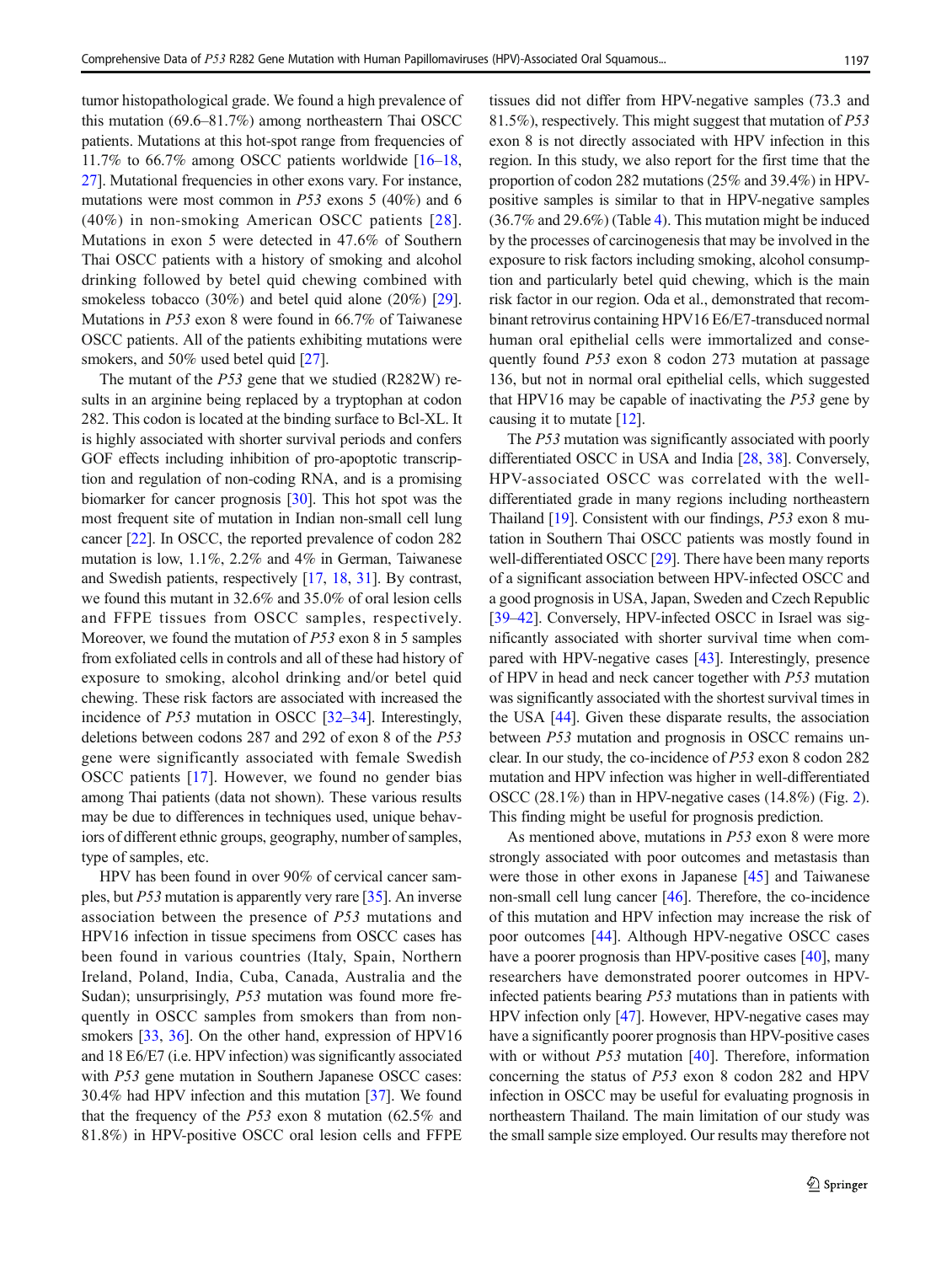<span id="page-7-0"></span>be an accurate picture of the actual epidemiology of this hot spot of mutation and HPV infection in our region. However, this information may open a new perspective for informing therapy in northeast Thai OSCC patients in the future.

Acknowledgements This work was supported by the Thailand Research Fund and Khon Kaen University through the Royal Golden Jubilee Ph.D. Program (grant number PHD/0296/2552, to W.W. and C.P.) and Invitation Research Grant, Faculty of Medicine, Khon Kaen University (grant number I56329). We would like to acknowledge Prof. David Blair, for editing the MS via Publication Clinic KKU, Thailand.

#### Compliance with Ethical Standards

Ethics Approval and Consent to Participate All procedures performed in studies involving human participants were approved by the Khon Kaen University Ethics Committee for Human Research (No. HE561407 and No. HE581211), in accordance with the ethical standards of the institutional and/or national research committee and with the 1964 Helsinki declaration and its later amendments or comparable ethical standards. For this type of study formal consent is not required.

Conflict of Interest The authors have no conflict of interest.

## References

- 1. Parkin DM, Pisani P, Ferlay J (1999) Estimates of the worldwide incidence of 25 major cancers in 1990. Int J Cancer 80:827–841. [https://doi.org/10.1002/\(SICI\)1097-0215\(19990315\)80:6<827::](https://doi.org/10.1002/(SICI)1097-0215(19990315)80:6<827::AID-IJC6>3.0.CO;2-P) [AID-IJC6>3.0.CO;2-P](https://doi.org/10.1002/(SICI)1097-0215(19990315)80:6<827::AID-IJC6>3.0.CO;2-P)
- 2. Tsantoulis P, Kastrinakis N, Tourvas A, Laskaris G, Gorgoulis V (2007) Advances in the biology of oral cancer. Oral Oncol 43:523– 534. <https://doi.org/10.1016/j.oraloncology.2006.11.010>
- 3. Krishna A, Singh S, Kumar V, Pal U (2015) Molecular concept in human oral cancer. Natl J Maxillofac Surg 6:9. [https://doi.org/10.](https://doi.org/10.4103/0975-5950.168235) [4103/0975-5950.168235](https://doi.org/10.4103/0975-5950.168235)
- 4. Kashiwazaki H, Tonoki H, Tada M, Chiba I, Shindoh M, Totsuka Y, Iggo R, Moriuchi T (1997) High frequency of p53 mutations in human oral epithelial dysplasia and primary squamous cell carcinoma detected by yeast functional assay. Oncogene 15:2667. [https://](https://doi.org/10.1038/sj.onc.1201438) [doi.org/10.1038/sj.onc.1201438](https://doi.org/10.1038/sj.onc.1201438)
- 5. Greenblatt M, Bennett WP, Hollstein M, Harris C (1994) Mutations in the p53 tumor suppressor gene: clues to cancer etiology and molecular pathogenesis. Cancer Res 54:4855–4878
- 6. Fei P, El-Deiry WS (2003) P53 and radiation responses. Oncogene 22:5774. <https://doi.org/10.1038/sj.onc.1206677>
- 7. Petitjean A, Mathe E, Kato S, Ishioka C, Tavtigian SV, Hainaut P, Olivier M (2007) Impact of mutant p53 functional properties on TP53 mutation patterns and tumor phenotype: lessons from recent developments in the IARC TP53 database. Hum Mutat 28:622– 629. <https://doi.org/10.1002/humu.20495>
- 8. Xu J, Wang J, Hu Y, Qian J, Xu B, Chen H, Zou W, Fang JY (2014) Unequal prognostic potentials of p53 gain-of-function mutations in human cancers associate with drug-metabolizing activity. Cell Death Dis 5:e1108. <https://doi.org/10.1038/cddis.2014.75>
- 9. Suzuki H, Komiya A, Aida S, Ito H, Yatani R, Shimazaki J (1996) Detection of human papillomavirus DNA and p53 gene mutations in human prostate cancer. Prostate 28:318–324. [https://doi.org/10.1002/](https://doi.org/10.1002/(SICI)1097-0045(199605)28:5<318::AID-PROS8>3.0.CO;2-7) [\(SICI\)1097-0045\(199605\)28:5<318::AID-PROS8>3.0.CO;2-7](https://doi.org/10.1002/(SICI)1097-0045(199605)28:5<318::AID-PROS8>3.0.CO;2-7)
- 10. He D, Zhang DK, Lam KY, Ma L, Ngan HYS, Liu SS, Tsao SW (1997) Prevalence of HPV infection in esophageal squamous cell

carcinoma in Chinese patients and its relationship to the p53 gene mutation. Int J Cancer 72:959–964. [https://doi.org/10.1002/\(SICI\)](https://doi.org/10.1002/(SICI)1097-0215(19970917)72:6<959::AID-IJC7>3.0.CO;2-O) [1097-0215\(19970917\)72:6<959::AID-IJC7>3.0.CO;2-O](https://doi.org/10.1002/(SICI)1097-0215(19970917)72:6<959::AID-IJC7>3.0.CO;2-O)

- 11. Busby-Earle R, Steel C, Williams A, Cohen B, Bird C (1994) p53 mutations in cervical carcinogenesis–low frequency and lack of correlation with human papillomavirus status. Br J Cancer 69:732. <https://doi.org/10.1038/bjc.1994.138>
- 12. Oda D, Bigler L, Mao EJ, Disteche CM (1996) Chromosomal abnormalities in HPV-16-immortalized oral epithelial cells. Carcinogenesis 17:2003–2008. [https://doi.org/10.1093/carcin/17.](https://doi.org/10.1093/carcin/17.9.2003) [9.2003](https://doi.org/10.1093/carcin/17.9.2003)
- 13. Lo K, Mok C, Chung G, Huang D, Wong F, Chan M, Lee J, Tsao S (1992) Presence of p53 mutation in human cervical carcinomas associated with HPV-33 infection. Anticancer Res 12:1989–1994
- 14. Phusingha P, Ekalaksananan T, Vatanasapt P, Loyha K, Promthet S, Kongyingyoes B, Patarapadungkit N, Chuerduangphui J, Pientong C (2017) Human papillomavirus (HPV) infection in a case-control study of oral squamous cell carcinoma and its increasing trend in northeastern Thailand. J Med Virol 89:1096–1101. [https://doi.org/](https://doi.org/10.1002/jmv.24744) [10.1002/jmv.24744](https://doi.org/10.1002/jmv.24744)
- 15. Snijders AM, Schmidt BL, Fridlyand J, Dekker N, Pinkel D, Jordan RC, Albertson DG (2005) Rare amplicons implicate frequent deregulation of cell fate specification pathways in oral squamous cell carcinoma. Oncogene 24:4232. [https://doi.org/10.1038/sj.onc.](https://doi.org/10.1038/sj.onc.1208601) [1208601](https://doi.org/10.1038/sj.onc.1208601)
- 16. Trivedy C, Warnakulasuriya K, Tavassoli M, Steingrimsdottir H, Penhallow J, Maher R, Johnson N (1998) p53 aberrations in oral submucous fibrosis and oral squamous cell carcinoma detected by immunocytochemistry and PCR-SSCP. J Oral Pathol Med 27:72– 77. <https://doi.org/10.1111/j.1600-0714.1998.tb02097.x>
- 17. Nylander K, Schildt E, Eriksson M, Magnusson A, Mehle C, Roos G (1996) A non-random deletion in the p53 gene in oral squamous cell carcinoma. Br J Cancer 73:1381. [https://doi.org/10.1038/bjc.](https://doi.org/10.1038/bjc.1996.262) [1996.262](https://doi.org/10.1038/bjc.1996.262)
- 18. Ostwald C, Gogacz P, Hillmann T, Schweder J, Gundlach K, Kundt G, Barten M (2000) p53 mutational spectra are different between squamous-cell carcinomas of the lip and the oral cavity. Int J Cancer 88:82–86. [https://doi.org/10.1002/1097-0215\(20001001\)88:1<82::](https://doi.org/10.1002/1097-0215(20001001)88:1<82::AID-IJC13>3.0.CO;2-N) [AID-IJC13>3.0.CO;2-N](https://doi.org/10.1002/1097-0215(20001001)88:1<82::AID-IJC13>3.0.CO;2-N)
- 19. Chuerduangphui J, Pientong C, Patarapadungkit N, Chotiyano A, Vatanasapt P, Kongyingyoes B, Promthet S, Swangphon P, Bumrungthai S, Pimson C (2017) Amplification of EGFR and cyclin D1 genes associated with human papillomavirus infection in oral squamous cell carcinoma. Med Oncol 34:148. [https://doi.org/](https://doi.org/10.1007/s12032-017-1010-6) [10.1007/s12032-017-1010-6](https://doi.org/10.1007/s12032-017-1010-6)
- Lee YS, Bae SM, Kwak SY, Park DC, Kim YW, Hur SY, Park EK, Han BD, Lee YJ, Kim CK (2006) Cell cycle regulatory protein expression profiles by adenovirus p53 infection in human papilloma virus-associated cervical cancer cells. Cancer Res Treat 38:168. <https://doi.org/10.4143/crt.2006.38.3.168>
- 21. Muller PA, Vousden KH (2014) Mutant p53 in cancer: new functions and therapeutic opportunities. Cancer Cell 25:304–317. <https://doi.org/10.1016/j.ccr.2014.01.021>
- 22. Javid J, Masroor M, Rashid Mir A, Ahamad I, Farooq S (2012) Clinical and prognostic significance of R282W p53 gene mutation in North India patients with non small cell lung Cancer. Transl Med 2:2161–1025.1000110. [https://doi.org/10.4172/2161-1025.](https://doi.org/10.4172/2161-1025.1000110) [1000110](https://doi.org/10.4172/2161-1025.1000110)
- 23. Acharya S, Ekalaksananan T, Vatanasapt P, Loyha K, Phusingha P, Promthet S, Kongyingyoes B, Pientong C (2015) Association of Epstein-Barr virus infection with oral squamous cell carcinoma in a case–control study. J Oral Pathol Med 44:252–257
- 24. Kang CJ, Lin CY, Wang HM, Fan KH, Ng SH, Lee LY, Chen IH, Huang SF, Liao CT, Yen TC (2011) The number of pathologically positive lymph nodes and pathological tumor depth predicts prognosis in patients with poorly differentiated squamous cell carcinoma